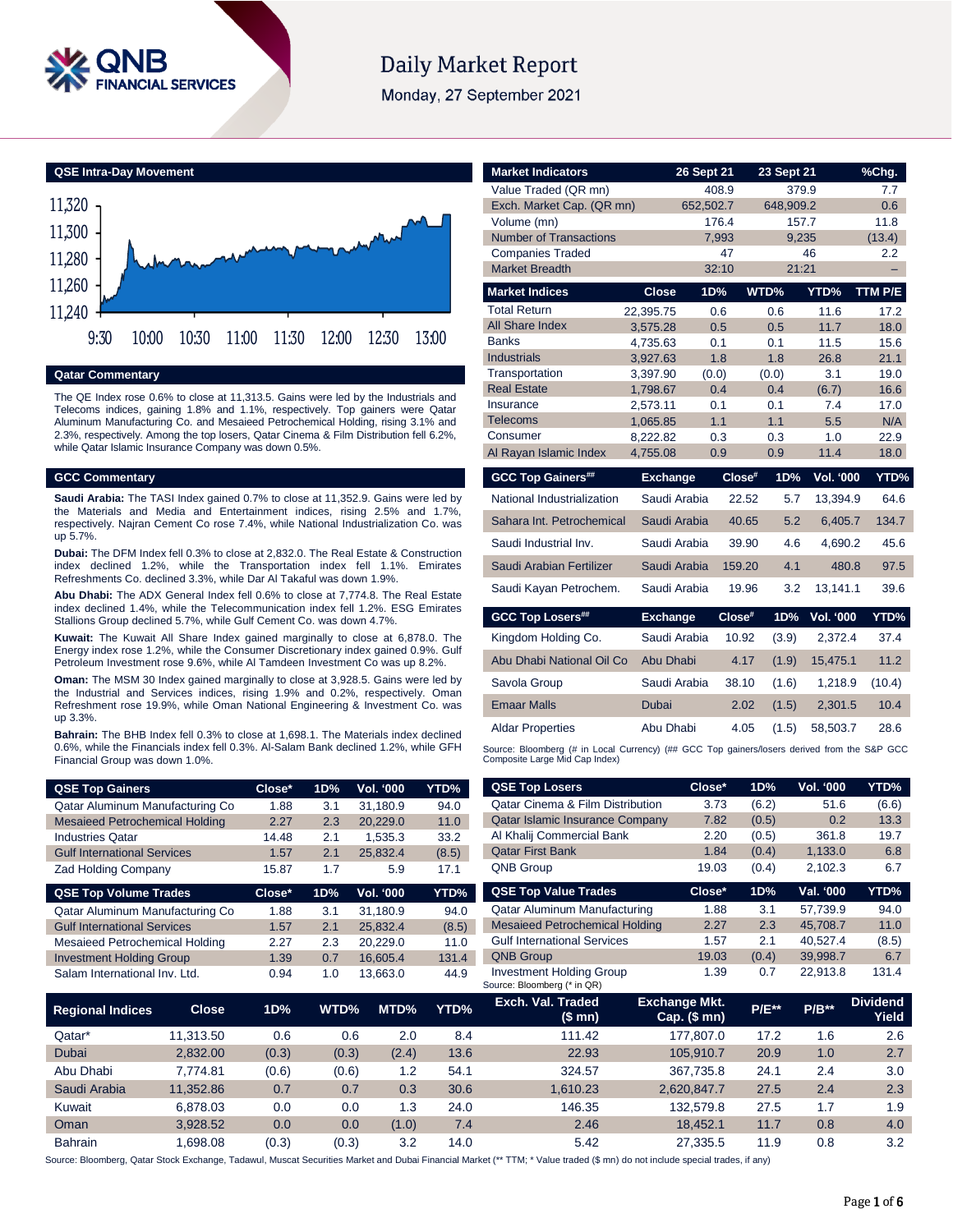# **Qatar Market Commentary**

- The QE Index rose 0.6% to close at 11,313.5. The Industrials and Telecoms indices led the gains. The index rose on the back of buying support from GCC and foreign shareholders despite selling pressure from Qatari and Arab shareholders.
- Qatar Aluminum Manufacturing Co. and Mesaieed Petrochemical Holding were the top gainers, rising 3.1% and 2.3%, respectively. Among the top losers, Qatar Cinema & Film Distribution fell 6.2%, while Qatar Islamic Insurance Company was down 0.5%.
- Volume of shares traded on Sunday rose by 11.8% to 176.4mn from 157.7mn on Thursday. Further, as compared to the 30-day moving average of 165.8mn, volume for the day was 6.4% higher. Qatar Aluminum Manufacturing Co. and Gulf International Services were the most active stocks, contributing 17.7% and 14.6% to the total volume, respectively.

| <b>Overall Activity</b>        | Buy %*   | Sell %*  | Net (QR)       |
|--------------------------------|----------|----------|----------------|
| Qatari Individuals             | 53.32%   | 51.16%   | 8,859,522.8    |
| <b>Qatari Institutions</b>     | 22.03%   | 25.36%   | (13,625,661.7) |
| Qatari                         | 75.35%   | 76.51%   | (4,766,138.9)  |
| <b>GCC Individuals</b>         | 0.44%    | 0.50%    | 237,760.4      |
| <b>GCC</b> Institutions        | 2.54%    | 2.58%    | (169, 050.7)   |
| <b>GCC</b>                     | 3.04%    | 3.02%    | 68,709.6       |
| Arab Individuals               | 11.86%   | 12.10%   | (949, 162.0)   |
| <b>Arab Institutions</b>       | $0.00\%$ | $0.00\%$ |                |
| Arab                           | 11.86%   | 12.10%   | (949, 162.0)   |
| <b>Foreigners Individuals</b>  | $3.00\%$ | 3.40%    | (1,637,284.8)  |
| <b>Foreigners Institutions</b> | 6.75%    | 4.97%    | 7,283,876.1    |
| <b>Foreigners</b>              | 9.75%    | 8.37%    | 5,646,591.3    |

Source: Qatar Stock Exchange (\*as a % of traded value)

# **Earnings Calendar**

# **Earnings Calendar**

| Tickers | <b>Company Name</b>                  | Date of reporting 3Q2021 results | No. of days remaining | <b>Status</b> |
|---------|--------------------------------------|----------------------------------|-----------------------|---------------|
| QNCD    | <b>Qatar National Cement Company</b> | 10-Oct-21                        |                       | Due           |
|         |                                      |                                  |                       |               |

Source: QSE

# **News**

**Qatar** 

- **MARK postpones its second EGM –** Masraf Al Rayan (MARK) has postponed its Extraordinary General Assembly Meeting (EGM) scheduled for September 28, 2021. The meeting will now be held "Virtually" via Zoom application on October 05, 2021 at 5:00 pm. (Peninsula Qatar)
- **Barwa Al Sadd, Al Aqaria Tower offer real estate solutions –** Barwa Real Estate Group (BRES), with its proven track record of contributing to the advancement of the real estate sector in Qatar through its commercial and mixed-use projects, presents the Barwa Al Sadd and Al Aqaria Tower. To date, Barwa has opened commercial and administrative spaces in strategic locations to provide its users with high quality service at competitive prices. Such projects offer housing solutions with luxurious experience that meet the aspirations of the business sector as well as the needs and requirements of the residents. These efforts are reflected in Barwa Al Sadd and Al Aqaria Tower projects. The Barwa Al Sadd, which was built in a strategic area in the heart of Doha, is a mixed-use development covering an area of 27,654 square meters. The project consists of three office towers, including two towers with 21 floors and another with 18 floors, and a five-star hotel with 232 rooms and suites. Centered amidst the three towers is a three-level podium-like building, with the first two floors reserved for retail outlets, restaurants and cafes and the third floor expected to house office spaces. (Peninsula Qatar)
- **Al-Kuwari: Doha accelerates efforts to enhance economic openness –** Qatar is fast-tracking efforts to open up its economy further as part of strategies to cement its position as an ideal destination for business and investment, from which French firms can take advantage, according to HE Ali bin Ahmed Al-Kuwari, Minister of Commerce and Industry and

Acting Minister of Finance. Doha has "sought to accelerate the implementation of initiatives and projects aimed at enhancing its economic openness and supporting its position as an ideal destination for business and investment", Al-Kuwari said. Qatar has made progress in this regard through drafting and issuing legislations such as the law regulating the investment of non-Qatari capital in economic activity, and the investment free zones law, both of which allow foreign investors ownership of up to 100%, he told a businessmen delegation from the Qatari-French Economic League (Cadran) and the international branch of the Movement of the Enterprises of France (MEDEF), currently visiting the country. The meeting was also attended by Sheikh Ali bin Jassim Al-Thani, ambassador of Qatar to France. The minister pointed out that the trade exchange between Qatar and France has played an important role in strengthening economic and trade relations, as the volume of bilateral trade amounted to \$1.36bn in 2020. The minister said the close and historical Qatari-French relations have contributed to deepening and strengthening friendship ties between the two sides. The meeting featured a discussion of trade, industrial, and investment relations between the two countries, as well as ways to progress them, considering the close ties that bind the two friendly countries. Terming France as one of Qatar's most important strategic partners, Al-Kuwari said the number of French companies operating in Qatar had reached 418, including 68 wholly-owned by the French side, 339 companies established in partnership with the Qatari side, eight entities licensed by the Qatar Financial Centre, and three representative offices of France. He said Qatar has allowed real estate ownership to non-Qatari individuals and businesses in several vital economic and tourist areas in the country, the minister said. The country had also issued a law to regulate public-private partnership in order to increase the contribution of private sector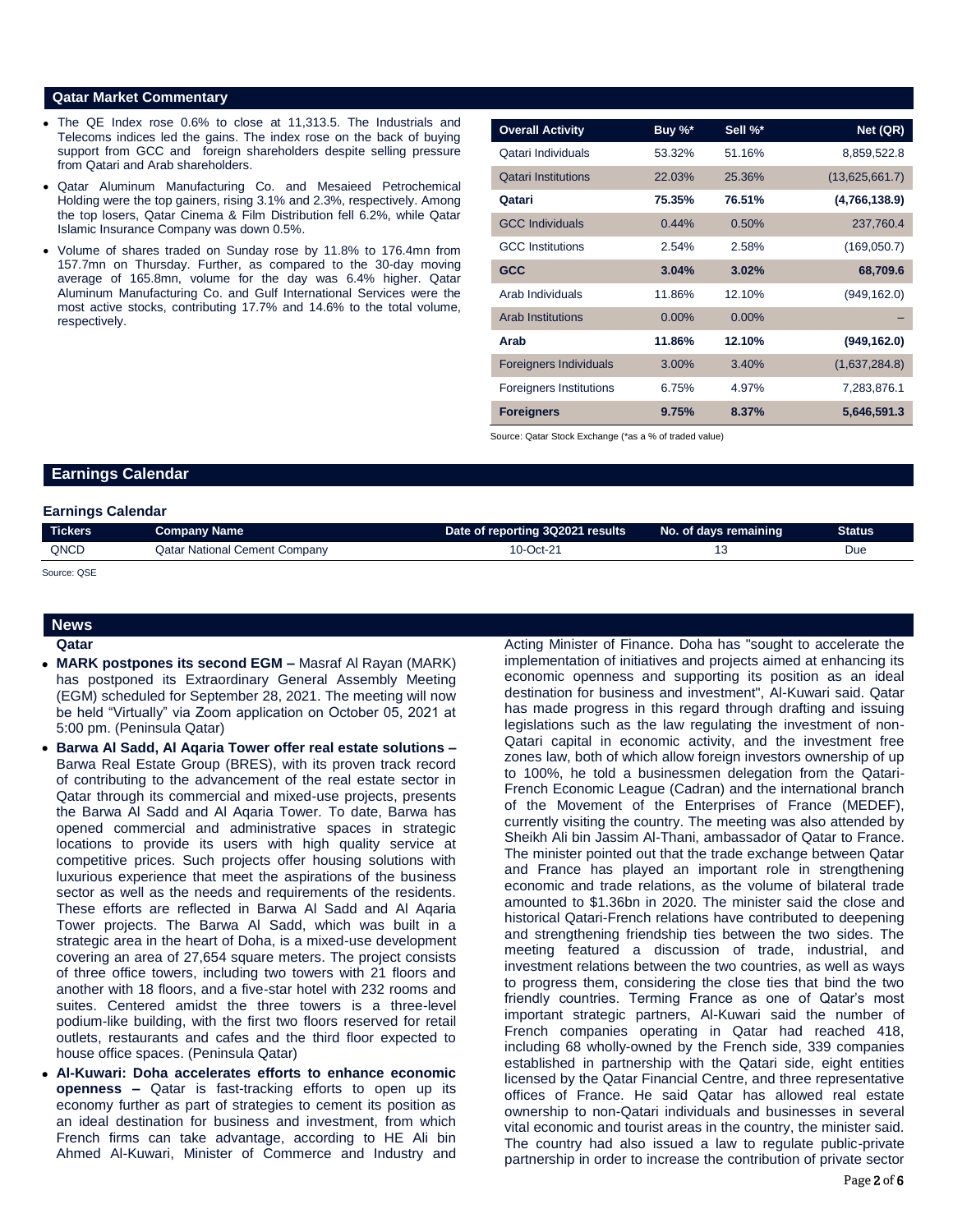companies in building, financing, operating, and managing state development projects. In this regard, Al-Kuwari called on French companies to benefit from these legislations and to make more investments in the Qatari market. (Gulf-Times.com)

- **S&P: Govt support helps mitigate sector vulnerabilities for Qatari banks –** Qatari government's footprint in the economy and support measures helped reduce COVID-19's effects on the country's banking system, S&P Global Ratings has said in a report released on Sunday. According to the report entitled 'Government Support And Improving Economic Sentiment Help Mitigate Sector Vulnerabilities For GCC Banks', the COVID-19 pandemic and last year's oil price crash did not affect Qatar's banking systems highlighting the country's economic resilience. Qatari government's highly supportive stance toward its banking system and improving economic sentiment has helped mitigate sector vulnerabilities for Qatari banks, S&P said in the report. S&P has said in the report that it expects Qatar's subdued private sector to show signs of recovery. "Overall credit growth in Qatar's private sector, at just under 5% over first-half 2021 excluding lending to the government but including other public sector entities, indicates much more subdued activity compared with 8% over the same period last year and an annual average growth rate of 14% over 2019–2020,"it said. (Qatar Tribune)
- **S&P: Private sector recovery to lift Qatar corporate sentiments in 2H –** Corporate sentiments in Qatar is slated to improve in the second half (H2) of this year and the sovereign and public sectors' footprint will remain highly visible in the local economy, according to Standard & Poor's (S&P), a global credit rating agency. Expecting the subdued private sector to show signs of recovery; S&P said overall credit growth in Qatar's private sector, at under 5% over first half 2021 (excluding lending to the sovereign but including other public sector entities), indicates much more subdued activity against 8% over the same period last year and an annual average growth rate of 14% over 2019-20. The brisk expansion in consumption lending, which has increased by the same amount as it did annually in 2019 and 2020, indicated that retail confidence has improved faster than corporate sentiment. "However, we expect the latter will improve over H2, with momentum behind a recovery building. We maintain our private sector growth estimate of about 8% for the year," the credit rating agency said. In the case of the public sector, S&P said activity is highly visible on both sides of the balance sheet as Qatar's public sector accounts for at least one-third of total credit directly and more indirectly. Credit extended directly to the government increased to 15% of total credit at the end of June 30, 2021 against less than 10% the year-ago period, and accounted for nearly 60% of total credit growth. The overdrafts to the Ministry of Finance comprised the majority and increased nearly 80%, or \$15bn, easily offsetting a decline in loans. (Gulf-Times.com)
- **E-commerce in Qatar tops \$2.2bn in 2020, says Qatar Chamber report –** The value of the e-commerce sector in Qatar exceeded \$2.2bn in 2020, showing a 47% increase over \$1.5bn in 2019, Qatar Chamber revealed in a recent study. The study titled, 'E-Commerce in the State of Qatar: Reality, Challenges and Solutions', also stated that the volume of e-commerce in the country is expected to hit \$2.3bn this year. It also reported on the emergence of e-commerce and its related concepts and advantage, as well as the infrastructure of e-commerce in Qatar and how it contributes to achieving Qatar National Vision 2030. The report discussed the current expenditure and growth of Qatar's e-commerce sector, in addition to the legislation, laws, and government-provided facilities to accelerate and support ecommerce. It also highlighted the initiatives adopted by Qatar to develop the sector amid the challenges facing the e-commerce industry. According to the study, the volume of global online

shopping sales is estimated at \$25tn in 2018, with the number of e-shoppers reaching 1.66bn worldwide, including nearly 9% of the international retail market. (Gulf-Times.com)

- **MoTC launches 'Sila' to provide seamless travel across Qatar –** The Ministry of Transport and Communications (MoTC) has unveiled Sila, the brand that brings together Qatar's transport modes into one network. Currently, it includes the metro, bus, taxi and tram, the ministry said in a statement. Sila – which means 'connection' in Arabic – will be launched in phases, in collaboration with Qatar Railways Company, Mowasalat (Karwa), Qatar Foundation and Msheireb Properties. "By bringing together Qatar's transport services, Sila aims to improve the accessibility of the country's transport network," the MoTC stressed. (Gulf-Times.com)
- **Milaha wins British Safety Council's 5-star ratings for best practices in HSE –** Milaha, Qatar's leading maritime and logistics service provider, has bagged five-star rating from the British Safety Council for best practices in the health, safety and environmental (HSE) management. The Qatari entity was recognized by the British Safety Council Five Star Health and Safety Audit as well as the Five Star Environmental Audit, making it one of the very few entities in Qatar and the wider Gulf Cooperation Council to hold the five-star grading. This achievement demonstrates Milaha's commitment towards the continuous improvement of its health, safety and environmental management systems and associated arrangements. Milaha was awarded a total of eight five-star ratings, following a comprehensive, quantified, and robust evaluation of its policies, processes, and practices. (Gulf-Times.com)
- **Al-Baker: Qatar will continue to develop travel and tourism industry –** Qatar will continue to develop the travel and tourism industry, and achieve integration across the sector to increase efficiency and contribute to achieving the comprehensive development defined by Qatar National Vision 2030, Qatar Airways Group chief executive and chairman of Qatar Tourism HE Akbar Al-Baker has stressed. In a statement marking World Tourism Day, which falls on September 27 every year, HE Al-Baker said: "The world celebrates World Tourism Day under the slogan 'Tourism for Inclusive growth'. This recognizes the benefit the tourism industry brings to the global economy, as it touches many parts of the nation. The approval of His Highness the Amir Sheikh Tamim bin Hamad al-Thani on the establishment of Qatar Tourism reaffirms the importance of the tourism industry for the future of the State of Qatar." He said: "The tourism industry has recently witnessed major challenges, which have had a significant operational impact on the tourism and travel sector. However, despite the near halting of tourism and travel during the recent past, Qatar Tourism and our stakeholders worked to develop skills and services to revitalize the sector in preparation of welcoming visitors again. (Gulf-Times.com)
- **Hamad Port achieves six million containers milestone –** Hamad Port, Qatar's gateway to the world, yesterday achieved a milestone by hitting handling of six million containers mark. The port since the start of its operations has also handled 13mn freight tons of noncontainerized cargo. It was announced yesterday by QTerminlas, the terminal operating company providing services at Hamad Port. "QTerminals is proud to achieve two new milestones of handling 6mn TEUs and 13mn freight tons of non-containerized cargo at Hamad Port since the start of operations," the company said in a tweet. Amir HH Sheikh Tamim bin Hamad Al Thani had patronized the official inauguration of Hamad Port in Umm Al Houl in September 2017 while the port started its full operations in December 2016. In August 2019, Hamad Port had been ranked among world's top 120 container ports. Hamad Port had been placed at number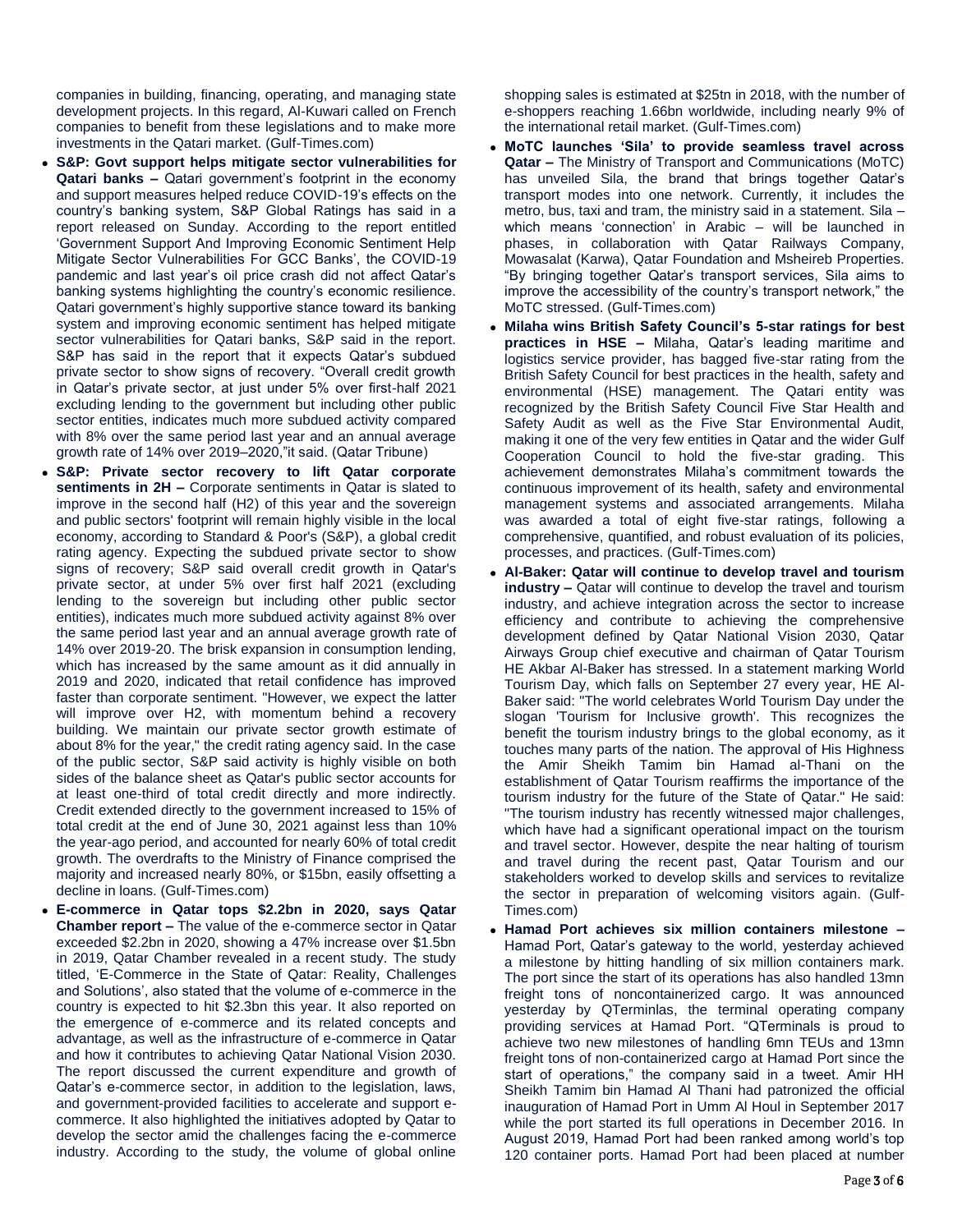114 in top 120 container ports ranking of 2018. The capacity of Hamad Port will reach 7.5mn TEUs annually on completion of all construction phases. (Peninsula Qatar)

# **International**

- **Pelosi sets Thursday vote on infrastructure, eyes smaller social spending bill –** US House of Representatives Speaker Nancy Pelosi on Sunday set a vote on the \$1tn bipartisan infrastructure bill for Thursday and voiced confidence it would pass. Debate on the legislation, which passed the Senate with Democratic and Republican support on Aug. 10 and would help fund road, bridge, airport, school and other construction projects, will begin on Monday, she added. Pelosi has not yet set a date to bring to the floor a larger, \$3.5tn social welfare and climate bill - whose cost has divided her fellow Democrats - and said it is still under negotiation. She added it was "self-evident" that the larger spending bill might shrink in size. "We are now working together with the Senate and the White House on changes to this historic legislation," she added. Both measures are key to Democratic President Joe Biden's economic agenda. "Tomorrow, September 27, we will begin debate on the Bipartisan Infrastructure Framework on the Floor of the House and vote on it on Thursday, September 30, the day on which the surface transportation authorization expires," Pelosi said in a letter to Democrats that was released by her office. Earlier on Sunday, Pelosi said she would not bring the infrastructure bill to a vote until she was sure it would pass, but expressed confidence about its prospects. "Let me just say that we're going to pass the bill this week," she told ABC News' "This Week" anchor George Stephanopoulos. Asked at the White House on Sunday whether Pelosi had the votes she needed, Biden said: "I'm optimistic about this week. It's going to take the better part of the week, I think," he told reporters. (Reuters)
- **China's CNOOC seeks to raise \$5.4 bln on Shanghai bourse to fund projects –** China's state-run offshore oil and gas major CNOOC Ltd said it plans to raise up to 35bn Yuan (\$5.41bn) in a new share issue on the Shanghai stock exchange to fund several key oil and gas projects. The domestic fund-raising plan came as US sanctions on CNOOC has forced global investors to exit or scale back investing in the firm. CNOOC plans to issue no more than 2.6bn shares in the Chinese currency, or about 5.82% of company's share capital. , the firm said in a filing to the Hongkong stock exchange late on Sunday. The funds will be used to finance key projects such as Payara oilfield in Guyana, its first wholly-owned Deepwater gas project Lingshui 17-2 and oilfield Liuhua 11-1/4-1, both in the South China Sea. (Reuters)
- **Finance Minister: India needs more big banks the size of largest lender SBI –** India needs at least four or five banks of a size matching its biggest lender, the State Bank of India, to meet the growing needs of its economy, Finance Minister Nirmala Sitharaman said on Sunday. The rationale for merging banks even before the pandemic was to scale up to meet the new, changing and growing requirements of the economy, Sitharaman told an annual meeting of the Indian Banks' Association. "The economy is shifting to a different plane altogether," Sitharaman said. "Even before the pandemic the driving force for amalgamation (of banks) was that India needs a lot more banks, but a lot more big banks." She added, "Now all the more reason we would need four or five more SBIs in the country." She did not give details. But the government has been consolidating state-run banks to combat the pandemic slowdown and create bigger and stronger banks while it also looks to sell its stakes in, and privatise, at least two state-run banks. Last month, State Bank of India reported record firstquarter profit and bet on economic activity picking up to contain a spike in bad loans, sending shares of the state-run bank to an all-time high. read more. Sitharaman commended banks that

merged for having done so successfully during the pandemic without inconveniencing customers, but said banks' internal systems must be able to communicate with each other even on a regular basis. "You cannot any more be in a digital silos," she added. "All of your systems should be speaking to one another." Banks are less burdened today as cleaner books will cut the government's burden in recapitalising them, she added. Domestic banks have struggled to limit bad loans, especially in their retail portfolios, as the pandemic and resultant lockdowns hit economic activity and limited borrowers' ability to repay. The recently formed National Asset Reconstruction Co and the Debt Restructuring Co will together be able to cull non-performing assets (NPAs) from the banking system, restructuring and selling them, Sitharaman added. "This is not a bad bank. Because it is bank-driven and because it is driven with a sense of having to clear up quickly, you have given yourself this framework which is going to help in speedily disposing of them (NPAs) with responsibility," she said. "It is a formulation which you gave yourselves and therefore which I think will work and will work speedily." (Reuters)

**Regional**

- **X-S&PGR says state support mitigates GCC bank vulnerabilities –** The COVID-19 pandemic and last year's oil price crash did not affect all GCC banking systems in the same way, highlighting the resilience of some and the inherent weaknesses of others, according to a new S&P Global Ratings report. "Among the four country banking sectors we profiled, we believe the most vulnerable is the United Arab Emirates (UAE), where the pandemic disrupted important economic sectors such as the hospitality, trade, and already-weak real estate sector," S&P Global Ratings credit analyst Zeina Nasreddine said. "However, this was largely mitigated by the government's Targeted Economic Support Scheme (TESS), which offered breathing room to corporates hit by the pandemic and reduced costs for banks by providing free funding. The TESS was extended until June 2022, meaning we now expect the banking system to amortize the impact of the pandemic over a longer period." (S&P Global Ratings)
- **Saudi banking system is least vulnerable in GCC, S&P says –** Saudi Arabian banking system the least vulnerable in the current environment and lenders in the kingdom will continue to benefit from mortgage growth and the implementation of Vision 2030, according to S&P. it also says GCC banks' profitability stabilized in first-half due to "still-high cost of risk and stable interest margins." Expects this to continue in second-half in the absence of further shocks -- pandemic or non-pandemic related. "We also expect banks' capitalization will remain supportive of their creditworthiness," credit analyst Zeina Nasreddine writes in a report. (Bloomberg)
- **Pakistan seeks trade deals with Saudi, UAE, Oman, official says –** Pakistan will pursue individual trade deals with Saudi Arabia, the UAE and Oman, a Pakistani official said on Sunday, as talks with the GCC remain stalled. The GCC, which includes those three countries plus Qatar, Kuwait and Bahrain, started free trade talks with Pakistan in 2004. It has not implemented a free trade deal since 2015. Pakistani official Abdul Razak Dawood told Reuters on Sunday the South Asian nation hoped bilateral negotiations for preferential trade deals with the three Gulf Arab states would start in the next 6-12 months. (Reuters)
- **Jadwa Investment eyes luxury Riyadh complex through new SR370mn REIT fund –** Advisory firm Jadwa Investment has launched the second offering of its real estate investment trust (REIT) Saudi fund to acquire a luxury retail and office complex in Riyadh. The offering is expected to raise equity of SR370mn, which will be used to purchase "The Boulevard." The Riyadh development consists of high-end office spaces, as well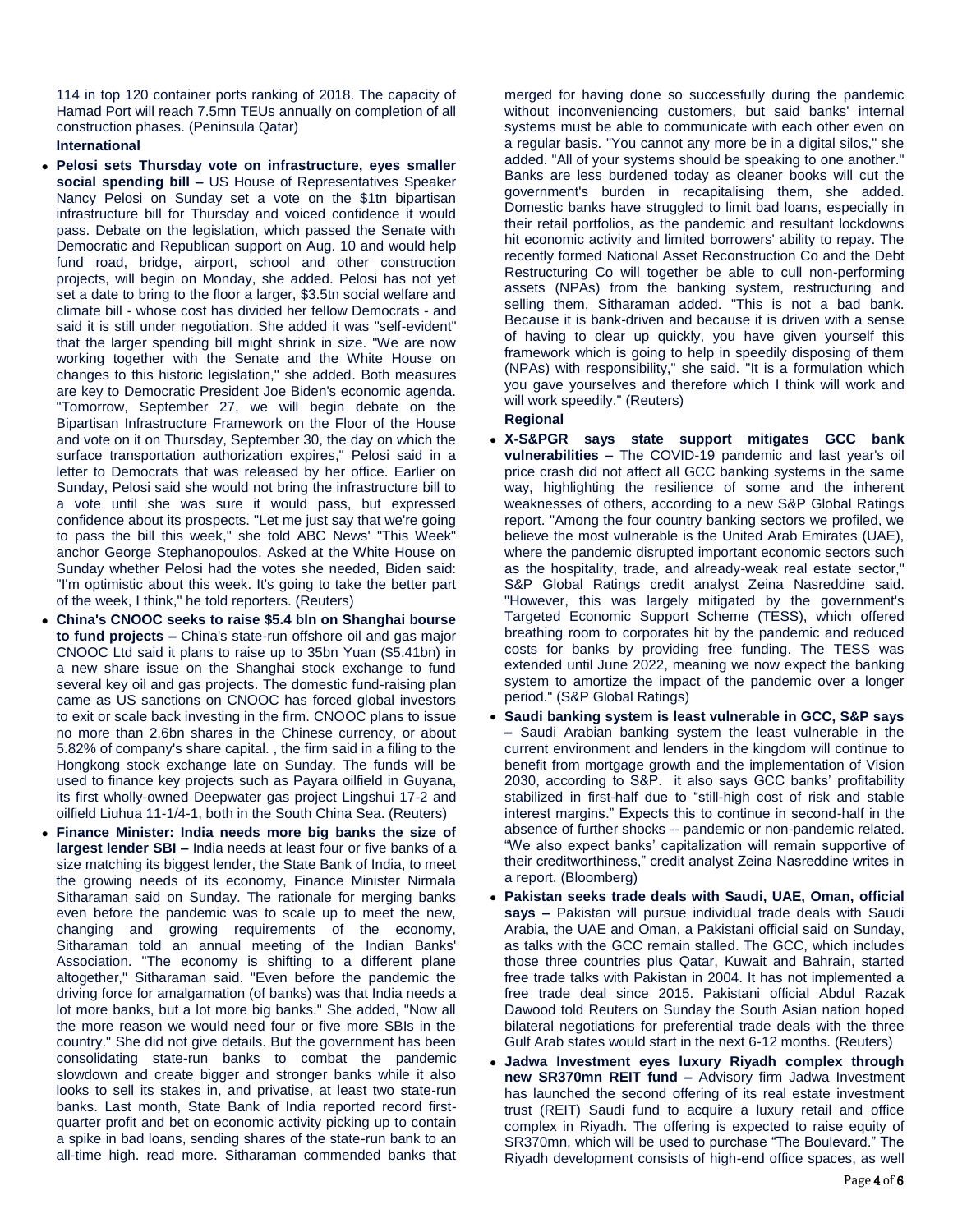as a retail space with a hotel and a gym. Once acquired, the complex will become one of the fund's flagship properties, representing 13.4% of its assets. It is expected to generate a net rental income of SR29.6mn annually. (Zawya)

- **PIF lender SRC acquires new housing portfolio from Banque Saudi Fransi –** The Saudi Real Estate Refinance Company has signed its second housing finance portfolio purchase with Banque Saudi Fransi. The company, which is wholly owned by the Public Investment Fund, expects the acquisition to provide "long-term liquidity to the housing market." "We have illustrated to primary originators in the Kingdom the crucial role we play in developing the housing market and supporting their businesses through liquidity and risk management solutions," SRC chief Fabrice Susini said. It follows other partnerships with banks and real estate finance companies in the Kingdom, as SRC seeks to promote stability in the real estate finance market. (Zawya)
- **UAE's Amanat divests stake in Saudi IMC for \$118mn –** Amanat Holdings, the UAE based healthcare and education investment company, said it has sold its 13.13% minority equity interest in International Medical Center KSA for \$118mln. Amanat held this stake through its 100% holding via subsidiaries in Saudi Healthcare and Education Fund, a private investment fund in the kingdom, the company said in a statement on Dubai Financial Market where its shares trade. The stake sale to a private investor resulted in a total cash return of approximately AED100mn, including dividends, and is expected to yield a gain from sale of about AED40mn, the company said. (Zawya)
- **Dubai non-oil foreign trade up 31% in first half of 2021 –** Dubai non-oil foreign trade grew 31% YoY in the first half of 2021 to AED722.3bn, the emirate's media office said on Sunday. Exports grew 45% to AED109.8bn, while imports rose 29.3% to AED414b. Re-exports from the emirate, the Middle East's trade hub, were up 28.3% to AED198.6bn in the first six months of the year. "This marked growth in trade demonstrates the success of Dubai's strategic plan to consolidate its position as a global logistics and trade hub that connects the world's diverse markets," Sheikh Hamdan bin Mohammed bin Rashid Al Maktoum, Crown Prince of Dubai, said in a statement. (Reuters)
- **Dubai's Emaar Entertainment secures deal to open Reel Cinemas in Bahrain –** Dubai's Emaar Entertainment, a subsidiary of property developer Emaar, has secured a deal with real estate firm Eagle Hills Diyar to bring its cinema brand to Bahrain. Reel Cinemas has just been authorized as the official cinema partner for the upcoming mall development Marassi Galleria in Manama, a statement said on Sunday. The announcement comes after the Gulf state's homegrown operator Bahrain Cinema Company (Cineco) backed out of its cinema project in the same shopping mall. (Zawya)
- **Al Mazaya's First Dubai Real Estate to sell stake in Saudi subsidiary for KWD15.5mn –** First Dubai Real Estate Development Company, a subsidiary of Kuwait's Al Mazaya Holding, said its board of directors has approved the sale of its full stake in a Saudi Arabian subsidiary for KWD15.5mn. In a statement to the Kuwait stock market, Boursa Kuwait, on Sunday Mazaya said First Dubai Real Estate Development Co.'s board also approved to set off its entire accumulated losses by reducing its capital to KWD74.129mn from KWD100mn. (Zawya)
- **Sources: Bahrain could double value added tax –** Bahrain is considering doubling value added tax to 10% to boost state revenues and reduce its budget deficit, a Bahraini parliamentary source and a source close to the government told Reuters, confirming local media reports. Bahrain's economy contracted by 5.4% last year, the International Monetary Fund has said, as

the pandemic hurt vital sectors such as energy and tourism. The small Gulf state has accumulated a large pile of debt since the 2014-2015 oil price shock. In 2018 it received a \$10bn financial aid programme from Gulf allies that helped it avoid a credit crunch. (Reuters)